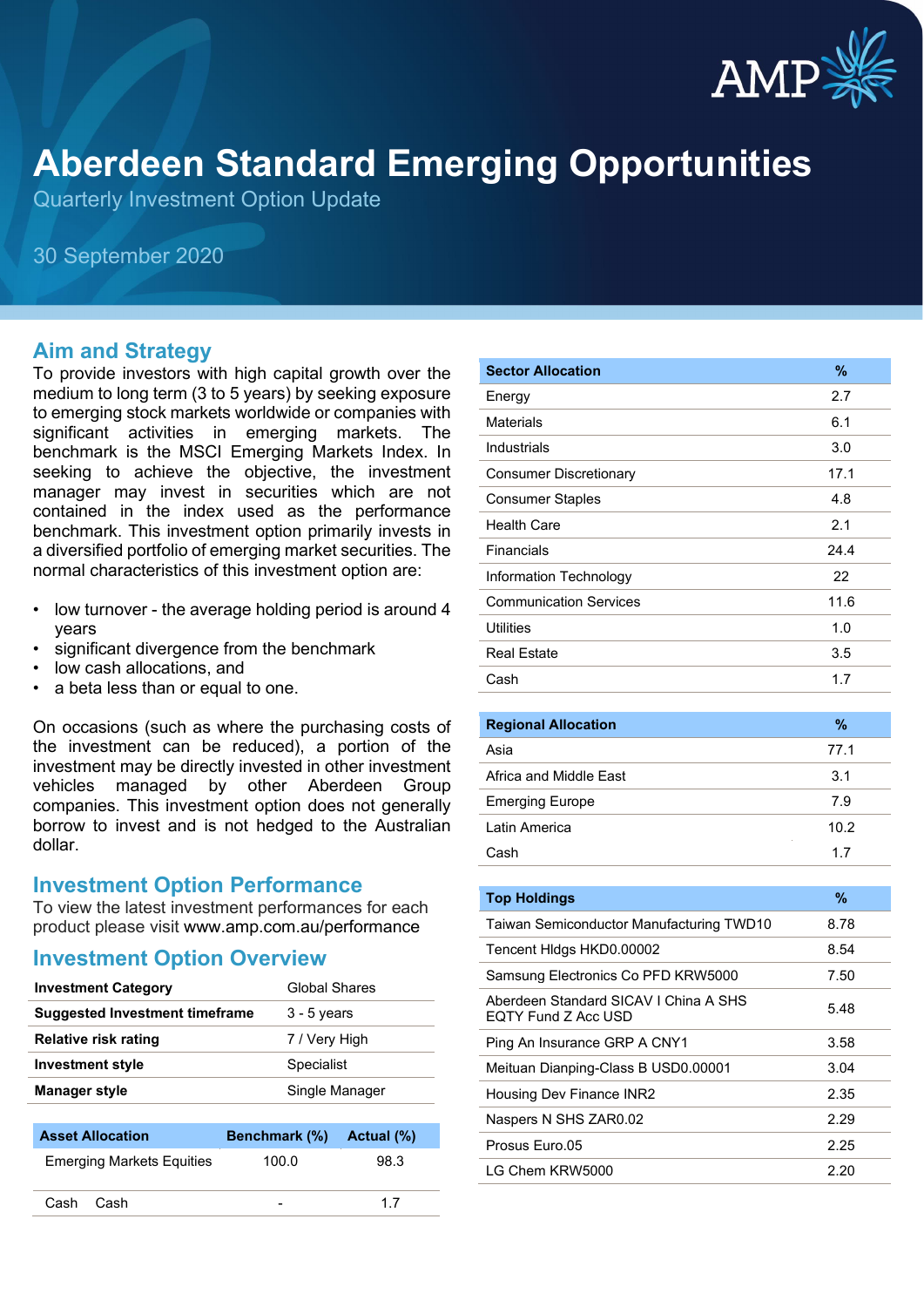## **Investment Option Commentary**

By the end of the third quarter, emerging market stocks saw their best six months since the end of 2009, recouping a significant portion of the losses from earlier in the year. The asset class outperformed its developed market peers, returning 5.39% in Australian dollars. As governments eased Covid-19 related restrictions, investors grew more optimistic about improving global demand. Meanwhile the structural growth potential of large-cap tech stocks also drove the index higher. Against this backdrop the fund outperformed the index, returning 7.79%.

Over the period, good stock selection in Taiwan boosted performance, with core holding Taiwan Semiconductor Manufacturing Co. (TSMC) the biggest contributor, thanks to continued healthy demand in the semiconductor sector. In South Korea, electric vehicle (EV) battery manufacturer LG Chem rose, supported by solid momentum in its EV-batteries business, and improving spreads in its petrochemicals division.

Several of the Chinese holdings also contributed as the domestic recovery gathered momentum. Longi Green Energy and China Tourism Group Duty Free (CTGDF) were among the top gainers. CTGDF has been a beneficiary of China's loosening restrictions on its lucrative duty free industry in the popular tourist island of Hainan. Longi Green Energy posted healthy results thanks to growing demand for solar mono wafers; the stock has risen an impressive 208% since the beginning of this year. The ASI China-A Share Fund also contributed, rebounding in tandem with the broader domestic recovery. Meanwhile, not holding Alibaba hurt the fund, as the outlook for e-commerce continued to improve, and sentiment remained upbeat ahead of the listing of its digital payments associate, Ant Group.

Elsewhere, South Asian holdings detracted, particularly in India, where lender Kotak Mahindra fell due to gloomy macroeconomic conditions. Meanwhile, the investment manager's lack of exposure to Reliance Industries proved detrimental; positive news flow around fund-raising for its e-commerce platform lifted its shares. In Indonesia and the Philippines, the ongoing impact of Covid-19 on consumption patterns and credit weighed on holdings in the consumer, property and banking sectors. Bank Central Asia and Astra International detracted in Indonesia, while Philippine-based property developer Ayala Land also hurt returns.

While the strategy's overall exposure to Latin American was positive, lackluster returns in Mexico hurt performance. Beverage and retail company FEMSA was among the laggards. Cushioning the losses was their good stock selection in Brazil, where the investment manager avoided several of the more cyclical names in finance, energy and mining. Having said that, their exposure to lender Banco Bradesco detracted as the negative macro backdrop and soft economic data weighed on the stock.

# **Market Commentary**

Emerging markets made a remarkable recovery in the third quarter. The easing of social distancing measures and gradual resumption of economic activity fueled the rebound. Investor risk appetite was also underpinned by a relatively weaker US dollar over the period, as well as continued accommodative monetary policy and stimulus by major economies to bolster growth. Optimism over the development of potential Covid-19 vaccines also lifted sentiment. Towards the end of the period, emerging market stocks lost some momentum as Covid-19 infections picked up again in Europe and parts of Asia, threatening another shutdown.

# **Outlook**

The investment manager is cautious about the near-term outlook for emerging market equities. The economic recovery led by China, generous fiscal support by governments worldwide, as well as the commitment by the US Federal Reserve and other major central banks to maintain low interests rates, has fuelled risk appetite in the last six months. This supported the asset class' rebound from the losses incurred in the first quarter. However, they expect some volatility as we enter final quarter of 2020, particularly from the noise in the leadup to the US presidential elections in November. Alongside this is the increasingly contentious relationship between the US and China, which continues to cast a shadow on the prospects for global economic recovery.

On the pandemic front, marked divergences in the successful containment of the virus across the globe hampers hopes for a large scale economic recovery. Furthermore, pockets of resurgence in Europe and parts of Asia, as well as persistently high mortality rates in Brazil and India, the two largest emerging market economies after China, continue to dampen investor confidence. Additionally, despite some promising developments, the timeline for rolling out an effective Covid-19 vaccine remains elusive.